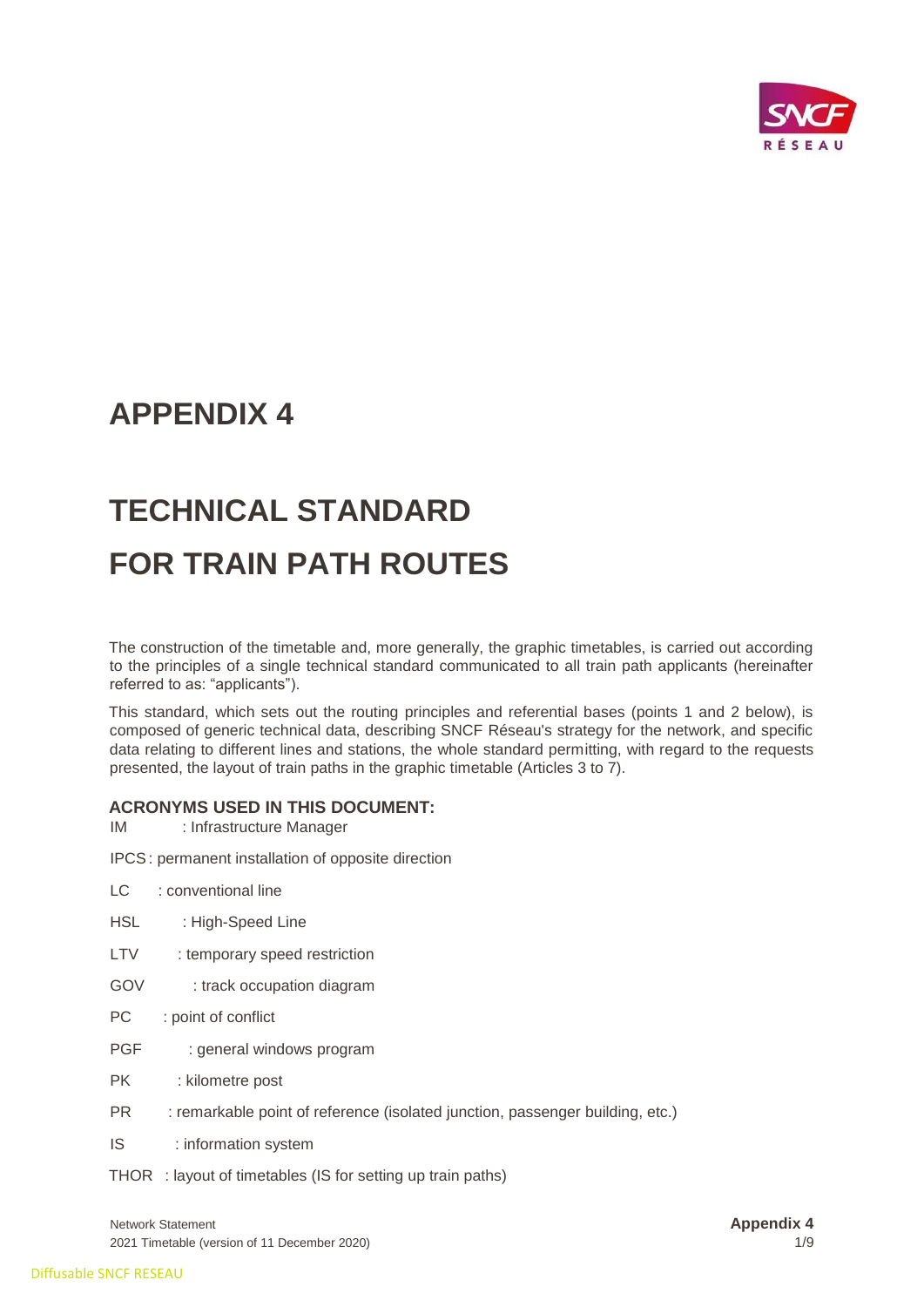# **TABLE OF CONTENTS**

| $\mathbf{1}$   |  |
|----------------|--|
| 2.             |  |
| 2.1            |  |
| 2.2            |  |
| 2.3            |  |
| 3.             |  |
| 3.1            |  |
| 3.2            |  |
| 3.3            |  |
| 3.4            |  |
| 3.5            |  |
| 4 <sup>1</sup> |  |
| 5 <sub>1</sub> |  |
| 5.1            |  |
| 5.2            |  |
| 6.             |  |
| 6.1            |  |
| 6.2            |  |
| 6.3            |  |
|                |  |
| 7.1            |  |
| 7.2            |  |
| 7.3            |  |

# <span id="page-1-0"></span>**1. LAYOUT PRINCIPLES AND STANDARDS**

SNCF Réseau's policy is to maximise the efficiency of the network, and thus to promote within it a maximum number of established, efficient and stable, train paths over time.

This optimisation depends on the capacity and homogeneity of fixed installations, but also on the accuracy and punctuality of the applicants' production, as well as the services in charge of maintenance, works and traffic management, online and in train stations.

The graph must show a stable network with current operations isolated from small uncertainties, but is based on the controlled industrial production by the applicants.

It must also have a minimum of calendar variations in order to preserve the readability of the customer offer, the stability of the network effects and a robustness with regard to uncertainties surrounding work sites.

The accuracy of the train path layout should be adapted to the accuracy of the traffic and the range of actual trains compared to a typical train.

The theoretical timetables, except in special cases (suburban system with high time precision, etc.), are not expected to have an accuracy greater than half a minute.

In addition, there are no different timetable variants in response to timetable requests differing from each other by less than 3 minutes, nor will subsequent requests for adjustments or discrepancies of less than 3 minutes be accepted. Only on an exceptional basis are specific timetables created to allow for temporary work or speed restrictions, when they are shorter than 3 minutes.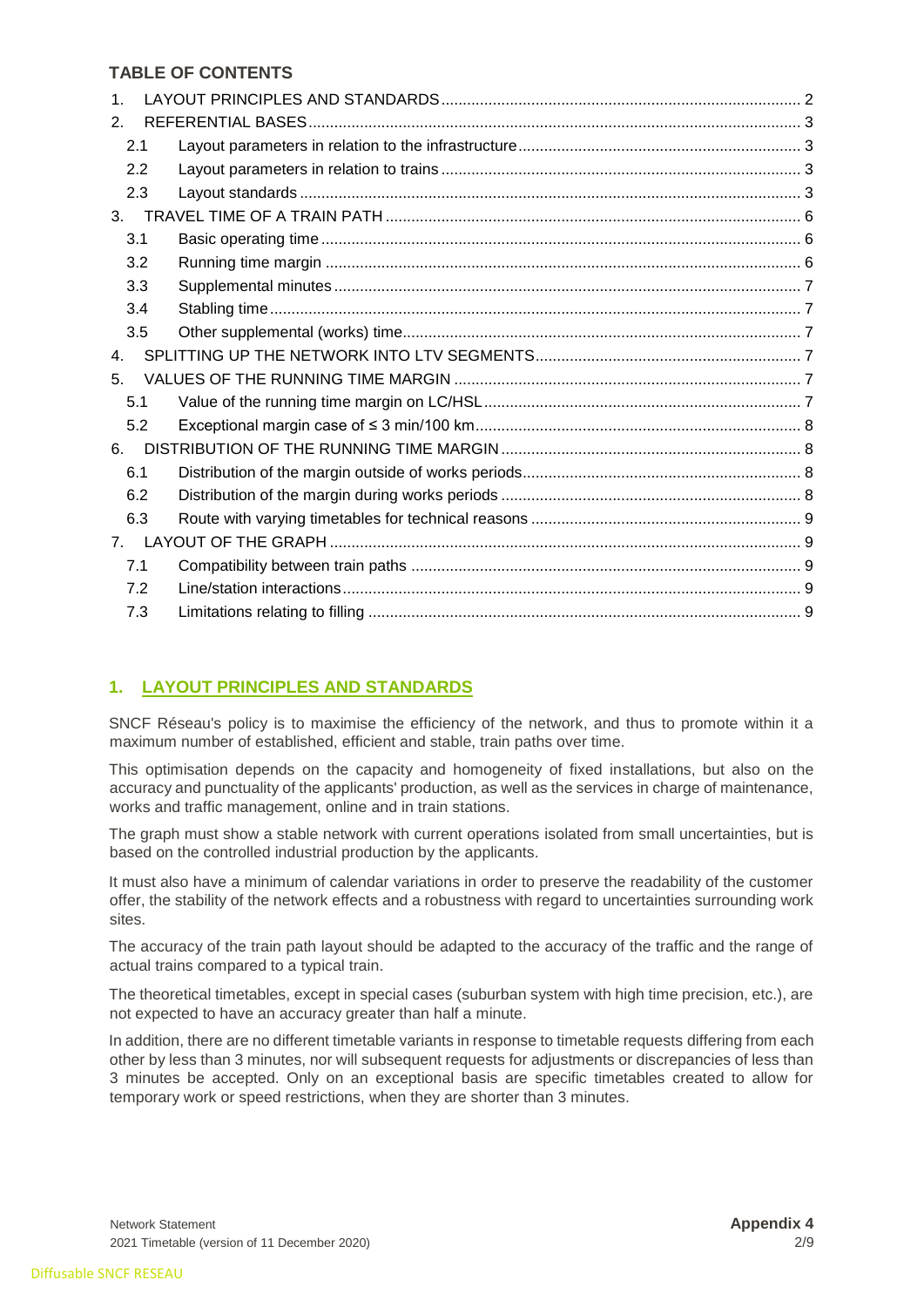# <span id="page-2-0"></span>**2. REFERENTIAL BASES**

#### <span id="page-2-1"></span>**2.1 Layout parameters in relation to the infrastructure**

A fixed selection of line parameters is used as the basis for the calculation of routes:

- the profile in length, if necessary corrected curves;
- the speed limit, as defined by the Technical Information;
- the performance code resulting from the electrical power available for traction and the level of electromagnetic disturbances allowed;
- the specificity to be taken into account for the connections of self-propelled trains in the station during the journey.

This computing infrastructure can be communicated to applicants.

#### <span id="page-2-2"></span>**2.2 Layout parameters in relation to trains**

Two lists of curves can be used to create the layouts:

- generic motor-driven (force x speed) curves over a staggered range of performances covering the field of the various traction units likely to run on the network;
- curves (resistant force x speed) representative of the different types of convoys for trains towed by a locomotive.

The list of these motor-driven and resistant curves constitutes the range of layout conditions that can be requested by an applicant of train paths, possibly associated with a towed tonnage.

The calculation of the basic operating time of the route of each train path is performed using the motordriven curve or the triplet (motor-driven curve, resistant curve, tonnage). The applicant must enter the reference rolling stock selected for its train path order.

It is the responsibility of the applicants to only select trains, for a given train path, capable of keeping to the timetable of the allocated train path at any point in time, without risk of coupling failure or deterioration of the track by skating.

#### <span id="page-2-3"></span>**2.3 Layout standards**

The determination of the time frames separating the train movements is described in the text on "Timetable establishment rules" and reference AR02384.

The layout standards are established by SNCF Réseau in view of the policy defined in Article 1.

Their publication complements the use of the SIPH too, which dynamically determines and applies the time frames required between train movements. They are included in the following texts:

- route schedule standards on national lines;
- route schedule standards on regional lines;
- in-station route schedule standards or, for stations which have one, in the specific document "Infrastructure usage standards – Operating compendium for the station of…";
- route schedule standards for sections equipped with IPCS with particular timetable conditions.

Their publication does not preclude carrying out a specific calculation if a particular situation justifies it.

These standards are available on the SNCF Réseau website [http://www.sncfreseau.fr/fr/les-documents](http://www.sncf-reseau.fr/fr/les-documents-techniques-et-referentiels)[techniques-et-referentiels](http://www.sncf-reseau.fr/fr/les-documents-techniques-et-referentiels) [.](http://www.sncf-reseau.fr/fr/les-documents-techniques-et-referentiels)

The values are updated taking into account the results of feedback, changes in the infrastructure, the environment and, in general, anything that affects the calculated values.

Calculations leading to their determination incorporate, for lateral signalling, beyond the required technical time, a minimum margin of free track for the constraining signal (χ of 35 seconds, in general)

The calculated values are rounded with a consistent accuracy according to the reliability of trains running in the area (usually 30 seconds or a minute).

The standard determines - by the definition of the timetable standards - the level of the reliability requirements of a zone; it cannot in any case diverge from the practices noted in the annual graph,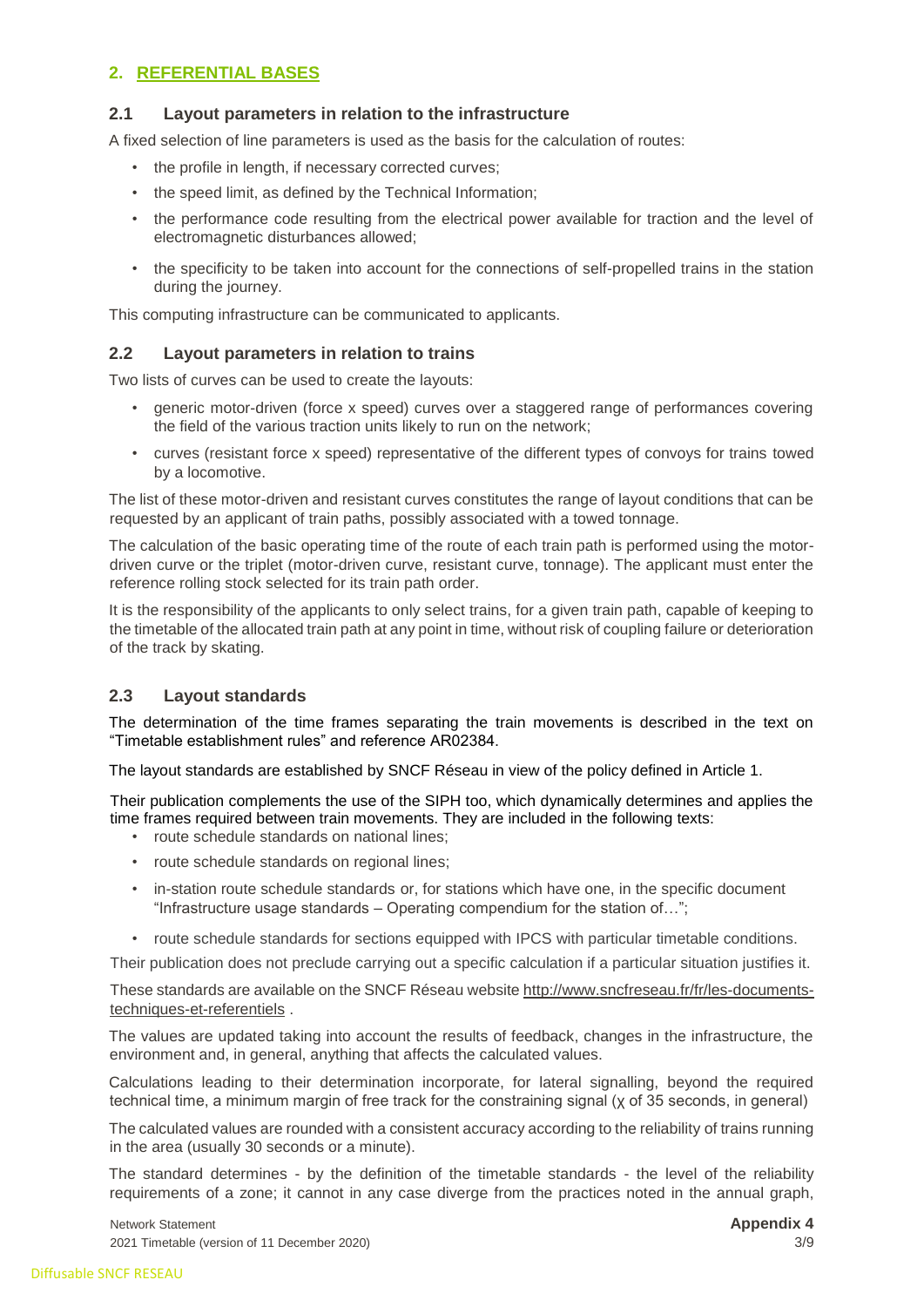except between the publication of a modification, and the actual publication of the annual timetable following the date of this publication.

Additional occupancy rate rules, measured over a sliding hour, can be defined in addition to these unit values to facilitate the application of the robustness rule of the graph defined in Article 7.3 (maximum timetable number of train paths or passages at a given critical point)

#### *A) Spacing between train paths going in the same direction*

It is defined systematically for routes in the normal direction. It is also defined for the opposite direction when it is used for routes in the annual timetable, it being noted that there are no restrictions in principle on the use of normalisation or IPCS for the routes.

A table of the type below describes the spacing standards to be respected:

| <b>Train path speed</b> | <b>Course</b> | <b>Track 1</b> | <b>Track 2</b> |
|-------------------------|---------------|----------------|----------------|
| $\square$ 140           | A/B           | min. time      | min. time      |
| 120                     |               |                |                |
| 100                     |               |                |                |
| 1.1.1                   |               |                |                |

The spacing standards to be respected between divergent or convergent routes are covered by a similar table if the minimum values are different from the above values.

In accordance with what is indicated above (see beginning of 2.3), the scheduler may need to adapt the minimum times specified in these standards in BAPR (limited permissive automatic block) and BM (manual block) to take account of the effective length of the cantons, provided that this adaptation is justified by a calculation.

#### *B) Minimum intervals between incompatible routes in opposite directions*

The PRs correspond to staking points included in the timetable documents.

A standard interval, applicable to the pairs of trains having the same configuration, is determined to reference the timetables used at junctions and at the station entrance.

This interval is determined at the PR, under whose right of which timetable conflicts are processed, or the GOVs are laid out.

If no PR identifies this PC, it is necessary to define the area with a timetable incompatibility. It begins at the protective square and ends at the point of release allowing the formation of an incompatible route. If there is no PR in the IS, the PC is defined by a PK (see station diagram).

For two successive trains T1 and T2 following each other in this order in intersecting routes:

- if the staking point is in the conflict zone, the interval to be calculated is the sum of the following three elementary times:
	- ➢ the time **t1**, necessary for T1 to release, from the PR defining the zone of conflict, the point of release allowing the formation of the route for T2;
	- ➢ the time **te**, to establish a route for T2 (10 to 25 seconds);
	- $\triangleright$  the time **t2**, required for the train T2 to travel from the constraining signal plus the free track margin time (χ) to the staking point.
- if the staking point selected is out of sync with the conflict zone (passenger building for example), this interval is the time noted above:
	- $\geq$  less the time required for T1 and T2 to travel between the conflict point and the staking point, if the latter point is downstream for T1;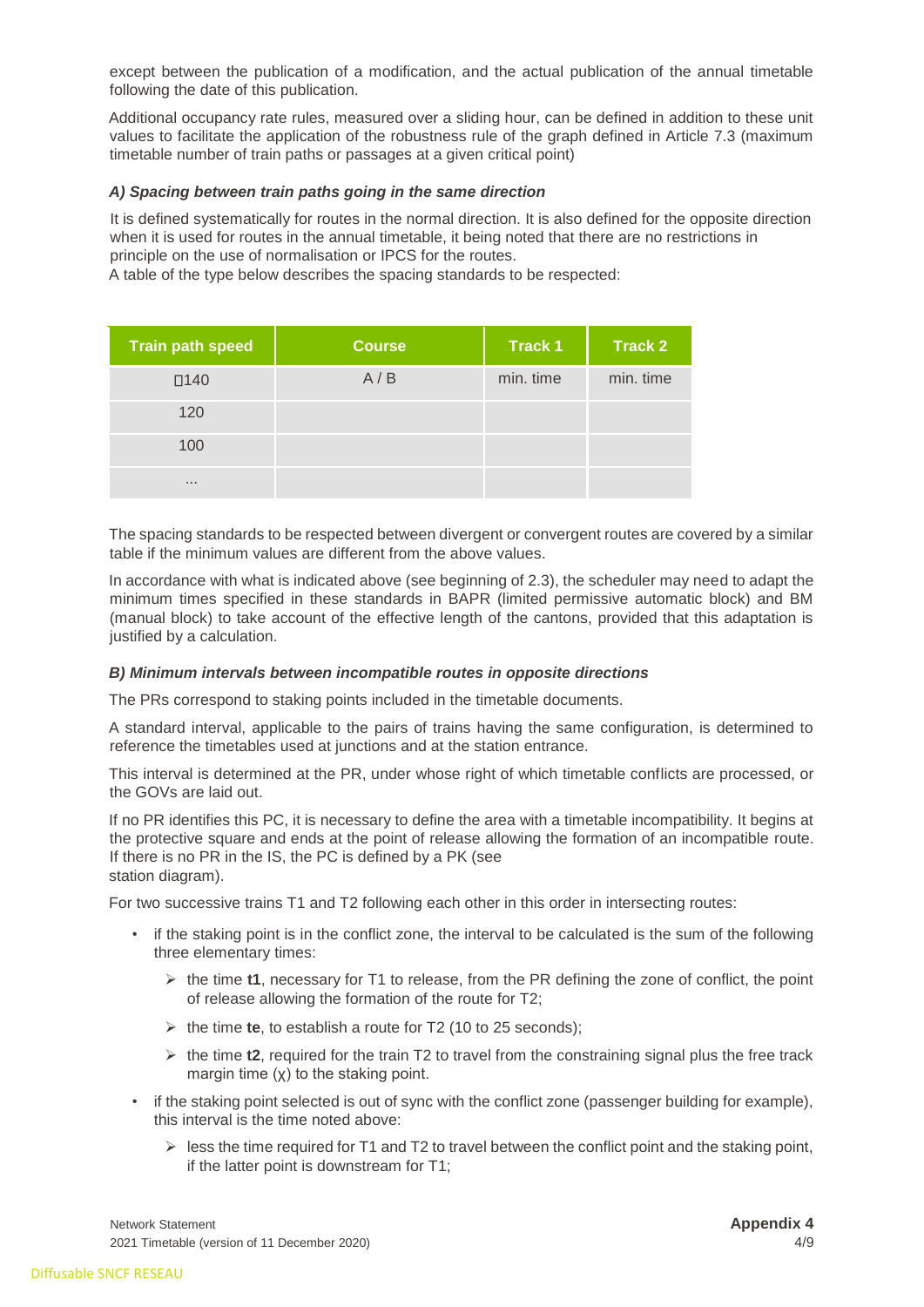$\triangleright$  or reduced by the time required for T1 and T2 to travel between the staking point and the conflict point, if the latter point is downstream for T1.

For stations, the calculated minimum intervals are described:

• either in a diagram modelling the station with its predefined zones or staking points



• or in a table of the type below:

| STATION /<br><b>PR</b> | 1 <sup>st</sup> train / Special features | <b>Minimum value</b> | $2nd$ train |
|------------------------|------------------------------------------|----------------------|-------------|
| X <sub>1</sub>         |                                          |                      |             |
| X <sub>2</sub>         |                                          |                      |             |
| X3                     |                                          |                      |             |
| 1.1.1                  |                                          |                      |             |
| Xn                     |                                          |                      |             |

This information can be found in the "Infrastructure Standards - XXX Station Operating Compendium" document if it exists, otherwise in the "Scheduled route standards in the station" document.

#### *C) Special technical or timetable conditions that only apply locally*

There are various line requirements, for example:

- maximum number of train paths per hour in one direction and at a given point;
- rate to be taken into account in case of LTV;
- standard travel time between A and B: x min;
- capped speed limit of 200 km/h for travel between 23:00 and 6:00.

## **CASE OF PASSENGER TERMINALS (STATIONS)**

The document: "Infrastructure Standards - XXX Station Operating Compendium", for stations which possess one, available on doc.explore, describes, in particular:

• the railway complex (work sites, wharf tracks, routes);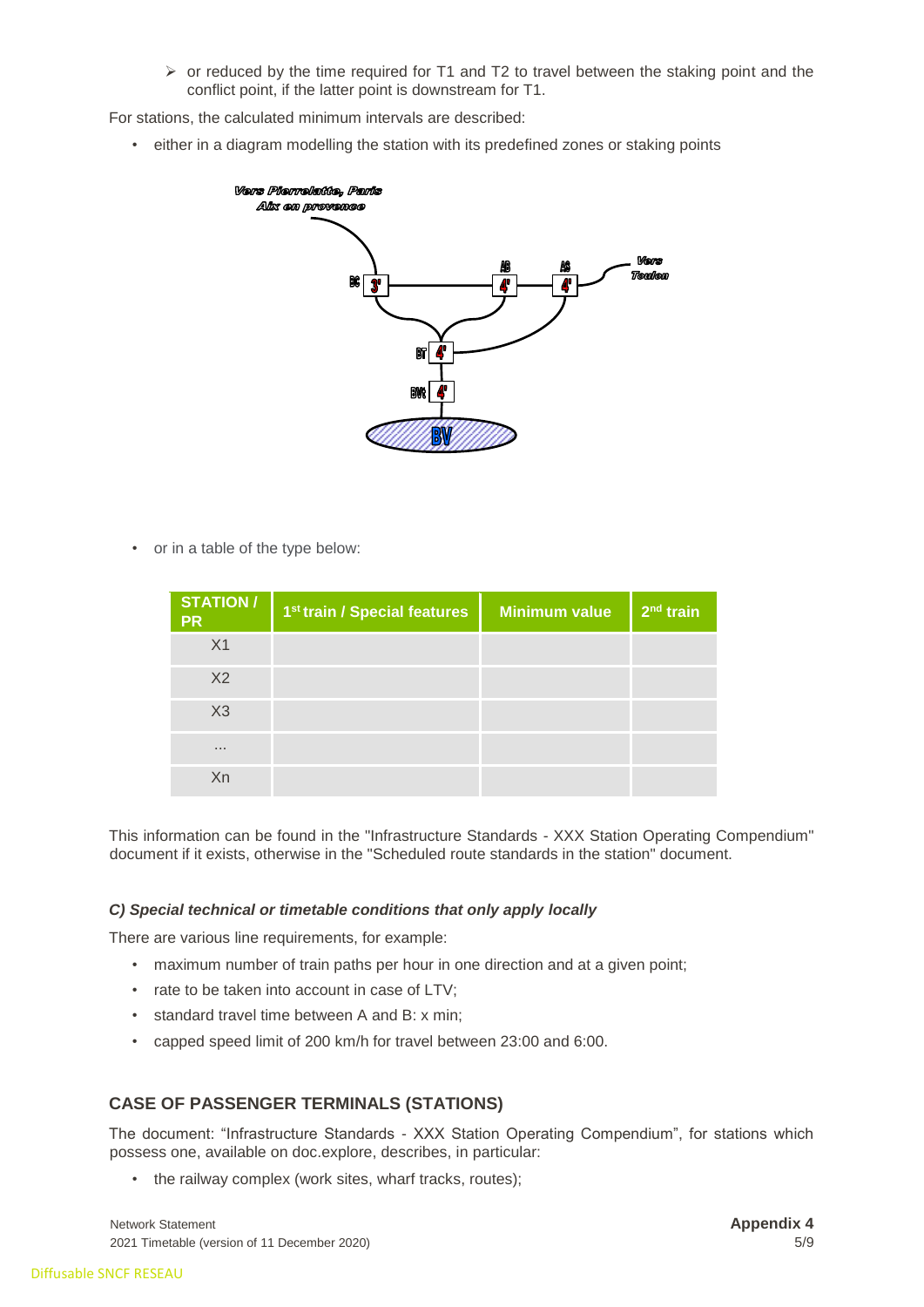- how the operating pipes work;
- the rules for using the work sites:
- the authorised and recommended routes for technical manoeuvres;
- the minimum, robust and maximum operating times defined by SNCF Réseau for back-hauls, coupling/uncoupling, flow speeds, etc. The operator may send the desired operating times in a separate document.

The transport plan proposed by the applicant must take account of the operating guidelines described in this document where available. In the event of non-compliance with these operating guidelines, SNCF Réseau may propose remedies or reject non-compliant requests.

Should there be no "Infrastructure Standards - XXX Station Operating Compendium" document, if the stabling times are greater than 20 minutes and unless there is a framework agreement specifying another value, they are likely to be rejected by SNCF Réseau when the request affects the operating robustness of the site or requires the refusal of another train path.

# <span id="page-5-0"></span>**3. TRAVEL TIME OF A TRAIN PATH**

The travel time of a train path is the sum of basic time blocks:

- basic operating time,
- running time margin,
- works time supplement (possibly),
- stabling time requested,
- additional time required for the graph (traffic stops, stabling extensions, and domestications).

#### <span id="page-5-1"></span>**3.1 Basic operating time**

Basic operating time represents the most difficult operating time normally achievable. It is the result of the computation of the convoy (motor characteristics and running resistances) requested by the applicant on the computing infrastructure.

The management of possible equivalences is the exclusive responsibility of the

applicant. Basic operating time is based on:

- the traction unit,
- the towed mass.
- the type of material towed,
- characteristics of the line travelled on (profile, speed limits, electrical equipment, traction restrictions, etc.),
- the time required for starting and braking during normal stops.

## <span id="page-5-2"></span>**3.2 Running time margin**

The running time margin is supplemental time consisting of:

- **A-Margin** (for operational hazards), designed to cope with inaccurate speed measurement, to compensate for authorised overloads and the consequences of incidents such as closed signals, occasional overshooting of normal stabling time, speed limitation for accidental cause, etc.
- **T-Margin**, intended to compensate for lost time resulting from temporary speed restrictions for works (scheduled or unannounced), occasional use of the IPCS for maintenance, or speed limits related to the infrastructure (when not included in the basic operation time).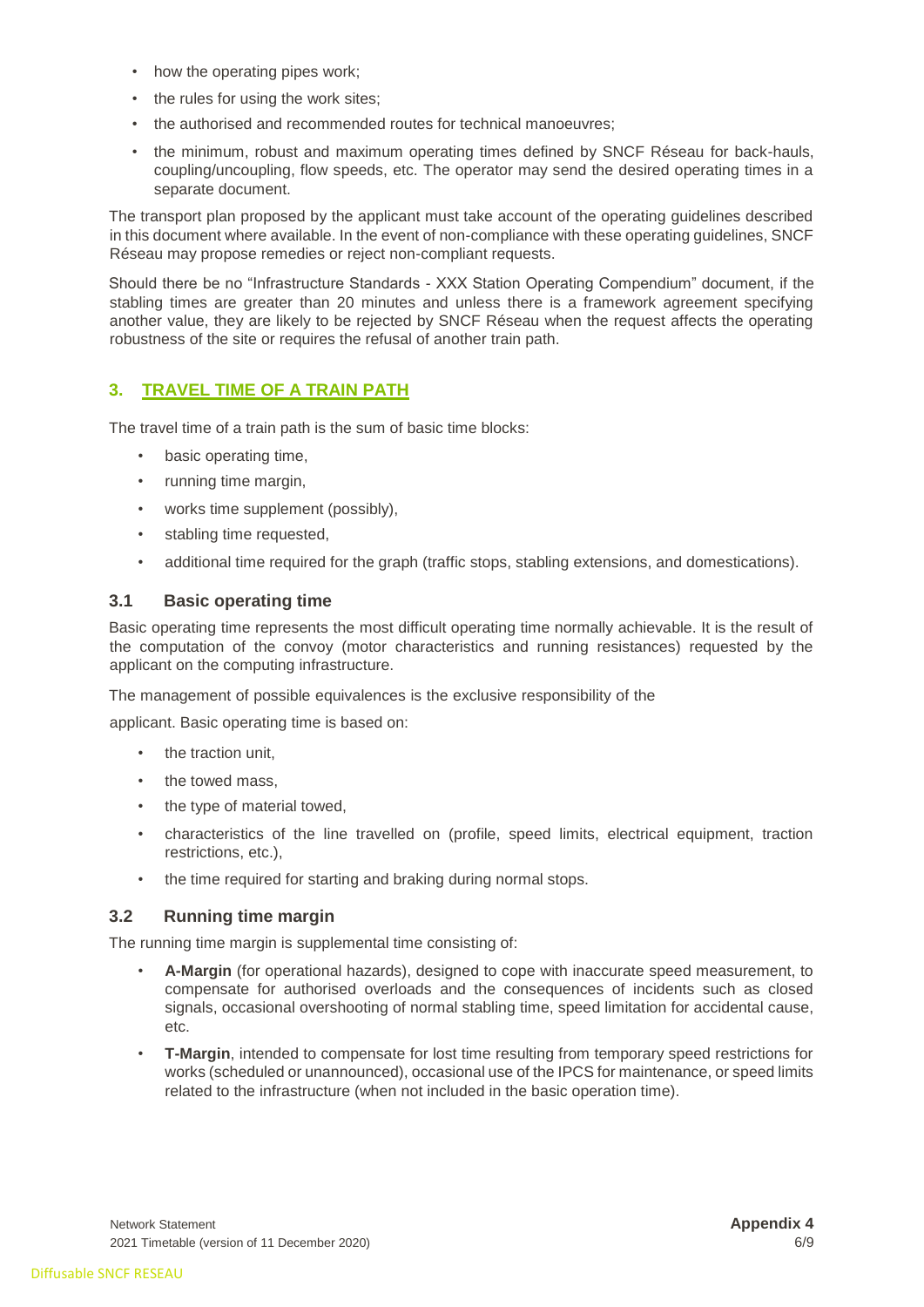# <span id="page-6-0"></span>**3.3 Supplemental minutes**

If, when applying the train path timetable principles, the T-margin does not compensate for the expected time losses, SNCF Réseau may allocate a works time supplement (also called V-margin). This V-margin may be applied to:

- the entire duration of the service (annual supplemental minutes, which can be included as soon as the systematic timetable is constructed),
- and/or a part of the services (temporary supplemental minutes).

These supplemental minutes are the subject of a "table of supplemental minutes", a summary drawn up before the construction period of the annual timetable, and then kept up to date.

# <span id="page-6-1"></span>**3.4 Stabling time**

The stabling times are requested by the applicant (commercial stops and service stops) and allocated by SNCF Réseau taking into account operating constraints.

## <span id="page-6-2"></span>**3.5 Other supplemental (works) time**

SNCF Réseau may include other supplemental time due to constraints caused by the mere assembly of the graph: stops [C], lengthening of stops, additional holding time(s) due to the insertion of the train path into the traffic (domestication), deviated route to ensure the proper functioning of track circuits.

# <span id="page-6-3"></span>**4. SPLITTING UP THE NETWORK INTO LTV SEGMENTS**

The construction of a timetable leads to the distinction on the main axes of the network of certain points where it seems strategically important that train paths stick to their timetable, so as not to disturb the other train paths and the connections, and thus the construction of the overall system. These points are important geographical nodes, or stations emitting high traffic.

The grid of the structuring axes between these strategic points defines the segments, called LTV segments, on which the T-margin is affected.

SNCF Réseau establishes and updates, for each annual timetable:

- $\Box$  a table listing the LTV segments (and associated T-Margin values),
- $\square$  a map of LTV segments, showing the associated T-margins.

## <span id="page-6-4"></span>**5. VALUES OF THE RUNNING TIME MARGIN**

#### <span id="page-6-5"></span>**5.1 Value of the running time margin on LC/HSL**

The normal running time margin is 4.5 min/100 km on conventional lines, and 5% of the basic operating time on HSL tracks, except in special cases described in the line reference document.

The running time margin is made up of:

- On the conventional line (LC), the rates are:
	- $\circ$  A-Margin: 2 min /100 km,  $\circ$  T-margin: 2.5 min /100 km.
- On HSL, the running time margin is basically allocated to A-Margin. However:
	- $\circ$  In the case of works allowing a speed limit greater than or equal to 220 km/h: SNCF Réseau reserves the right to use half of the margin of the segment to compensate for the loss of works time, without exceeding 1 minute 30.
	- o In the case of works allowing a speed limit less than 220 km/h:
		- **EXECT** If the works period is greater than or equal to 26 weeks: an additional timetable adapted to the works is normally produced,
		- If the works period is between 1 week and 26 weeks (cumulative): search for industrialised variants, applicable as far as possible to several work periods,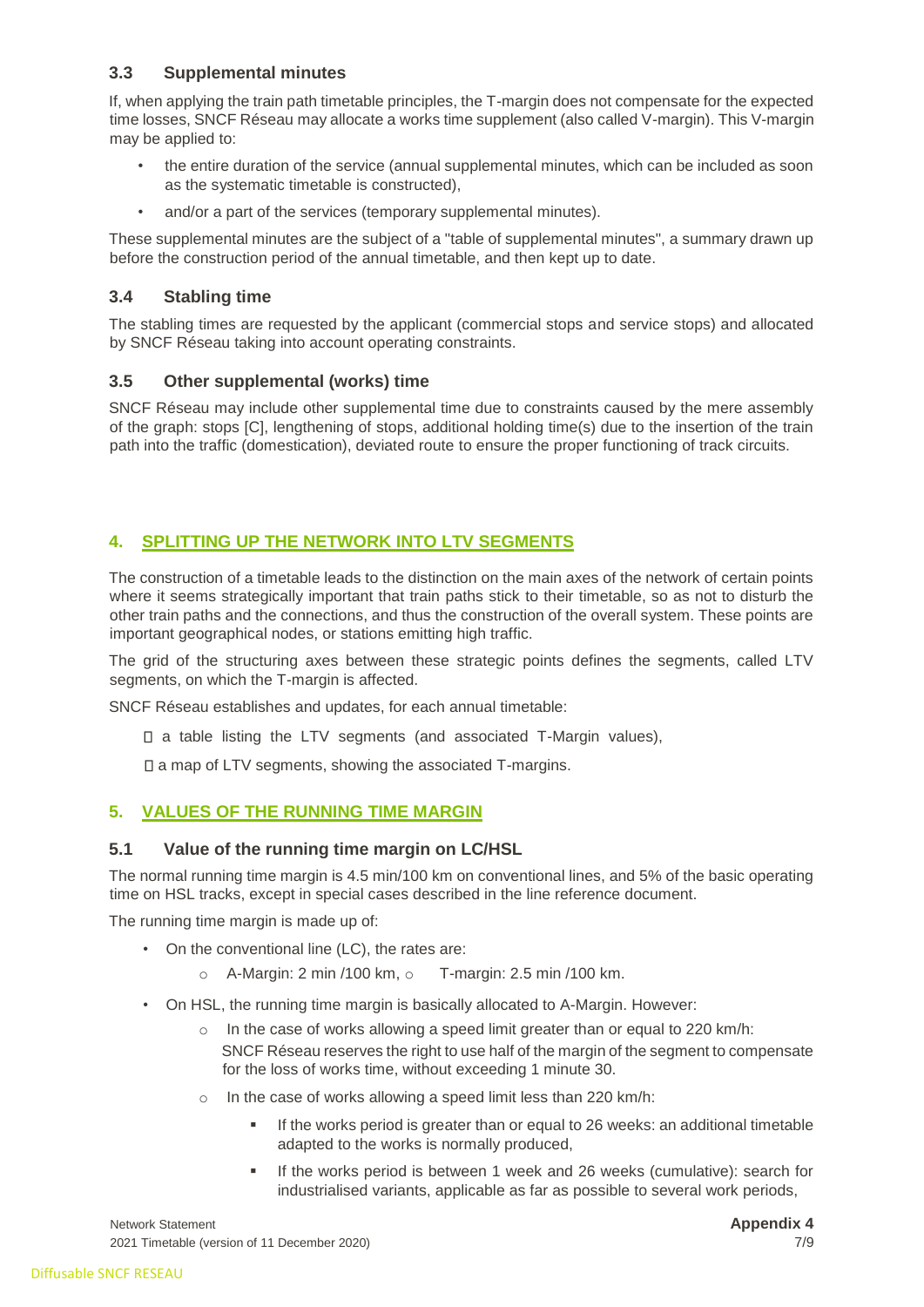If the works period is less than 1 week: SNCF Réseau reserves the right to reuse an existing variant, in consultation with the applicants concerned.

# <span id="page-7-0"></span>**5.2 Exceptional margin case of ≤ 3 min/100 km**

For certain train paths, on an exceptional basis and at the express request of the applicant, and after SNCF Réseau's agreement, the conventional line margin may exceptionally be reduced to a rate of less than or equal to 3 min/100 km.

The distribution of A and T margins is then as follows:

- For margin rates equal to 3 min/100 km: A-Margin =  $0.5$  min/100 km, and T-Margin =  $2.5$  min /100 km,
- For margin rates strictly less than 3 min/100 km, the A-margin and T-margin distribution is discussed with the applicant.

When an applicant wants a change in the margin rate, the request must be made:

- during the "timetable" expression of needs application (EdB) (during the year Y-3, Y being the year of service) for a train path included in the timetable,
- during the EdB 24h application (during the Y-2 year) for a train path not included in the timetable (occasional need for 24 hours).

In addition, special margins are also applied on the Ile de France network.

# <span id="page-7-1"></span>**6. DISTRIBUTION OF THE RUNNING TIME MARGIN**

The running time margin is distributed with the aim of favouring the best running time and the best overall respect of the timetables. Part of the margin may for this purpose be concentrated at the approach to certain individual points of the train journey.

On a high speed line, the distribution of the running time margin between two staking points is therefore allowed to be an average value of 5%.

On conventional lines, the margin distribution is described in the following points.

## <span id="page-7-2"></span>**6.1 Distribution of the margin outside of works periods**

#### *Distribution of the margin*

A larger portion of the T-Margin may be positioned at the end of the LTV segment to absorb the impact of unannounced work.

The A-margin is distributed to absorb potential traffic difficulties as the nodes approach.

In addition, in the context of short segments (generally less than about 150 km), part of the A-margin may be transferred from one segment to the neighbouring segment to better absorb the traffic constraints in the important nodes.

In all cases, the rate of total running time margin will be between 3 min and 7 min /100 km on a conventional line, without the flow of the line section being degraded.

## <span id="page-7-3"></span>**6.2 Distribution of the margin during works periods**

#### *Distribution within an LTV segment*

In the case of known work on an LTV segment, the margin may be allocated to the work zones, if the deviation from the nominal route (excluding work) is greater than 2 minutes (this 2-minute threshold may be reduced in dense zones or at points of convergence of the structuring network). A journey will then see its total margin rate reduced to 2 min/100 km before or after the work area in order to concentrate the maximum of the T-margin to this one area.

V-Margin will be added when construction time losses exceed the T-Margin.